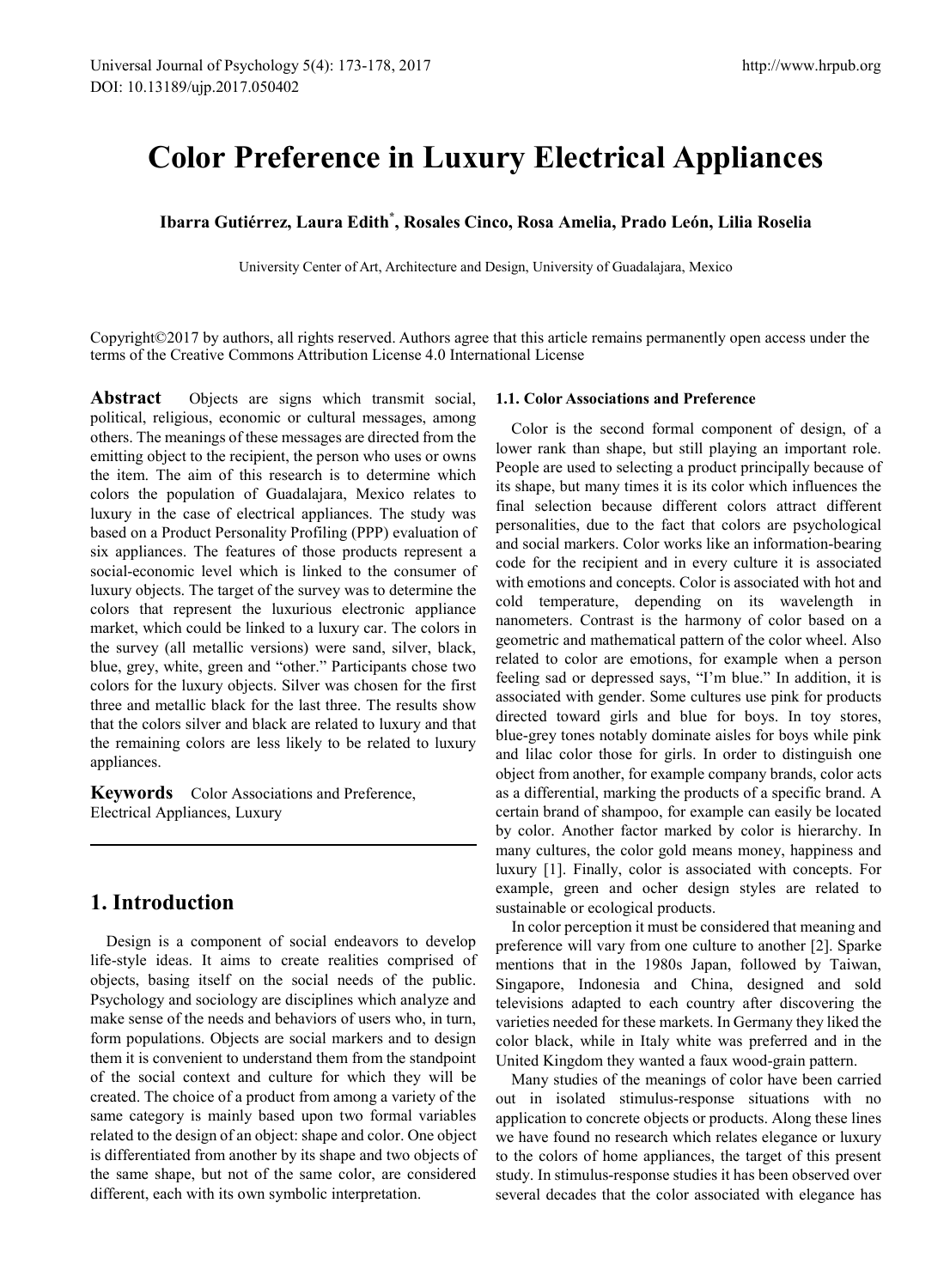been black [3]. [4] Eiseman (2000) adds wine, silver and gold. Likewise, [1] reports black, silver, gold and white, agreeing in great part with the previous studies.

More recently,[5] mention that black is associated with sophistication and power, while gold, silver and copper are associated with wealth, royalty and nobility, all of them concepts related to luxury.

[6] discovered in their research that navy blue, desaturated dark blue, wine, rose and reddish brown (Munsell Code 5PB 3/6, 10B 4/4, 5R 4/10, 10RP 6/6 and 2.5R 3/4 respectively) are associated with elegance. The results of this study indicated colors different from those which traditionally have been associated with elegance, perhaps due to the use of nine colors at three different levels of saturation and brightness.

#### **1.2. Electrical Appliances**

Electrical appliances were introduced into the home during the XIX century when the power grid became widespread. They were designed to make domestic chores easier and mitigated the effects of the disappearance of servants. The modern idea of this technology was introduced to promote hygiene and the scientific organization of work [7]. These new artifacts were not available to all social groups and only the higher classes could afford to buy them. In the 1930s they were so expensive that they were considered luxury items, but by the 1950s the working class, too, began to acquire these devices. It was at this time that there developed a concern for aesthetics as part of design.

Today they continue to play an important role in household chores. They have evolved both in technology and aesthetics and infinite varieties of price, quality, technology and design are available. There are different lines for every social class, from aesthetically simple, unsophisticated devices made only for functionality to products for demanding users who expect much more than basic functionality, who insist upon high aesthetic standards for socioeconomic contexts requiring both efficiency and aesthetics, which may even put them on exhibit as items of décor. An analogy could be made with luxury automobiles, whose aesthetic value is of primary importance, above and beyond their use for transportation, instilling social and psychological pleasure in the user while standing out above competing vehicles [8].

### **1.3. Luxury**

Luxury is a concept associated with social pleasure. The origin of the world is from Latin: *luxus*, which can be recognized in the related words of many languages, lujo, lupus, liccht, lusso, luz, lumiére, light, illuminate. Light is splendor. According to Bourdieu [9], every luxury product should enchant, seduce, illuminate, light up, fascinate. It should be splendid, sumptuous, and should denote high quality. On the other hand, it is also superficial, ephemeral

and useless. Luxury is appreciated by society today and has been throughout the history of mankind. It can also be considered a resource of a population, allowing someone to do something or possess something to which few other people have access. In this case, it functions as a social symbol of distinction.

In design, social symbols are important. Semiotics studies this communication bridge between the user and the object. A sign is not only something which represents a thing, but it is a structure which makes it possible for a receiver to learn something, to increase his or her knowledge [10]. When it comes to design and luxury, a sign is a message and aesthetics is the resource of distinction. According to Eco [11], "the message becomes an aesthetic function when it is structured ambiguously and presents itself as self-reflective, that is, when it pretends to attract the attention of the user firstly to the form itself." This means the object is interesting in itself; it calls attention to itself because it is different and people stop to admire it. Thus, it not only fulfills its useful function, but also fulfills the function of luxury. Luxury does not merely refer to costly items such as gems or precious metals. Technology can also be a luxury, for example when new technology is launched in the fields of automobiles and appliances and not everyone can gain access to them. However, once this technology is accessible to more social levels, it means these items have lost value in the market and the technology has been replaced by a new version. Another factor here is design. The very same technology can appear with a new face and thus satisfy the needs of the population that has access to the luxury market.

Meanwhile, Cutolo [12] mentions the close relationship between luxury and innovation, referring to another, even closer relationship between innovation and design.

Therefore, based on the above-mentioned comments, objects of design such as luxury household appliances and automobiles are the subject of this research, together with the attribution of metallic colors which the population of Guadalajara's Metropolitan Zone relates to the concept of luxury.

## **2. Materials and Methods**

This is a cross-sectional study which implements the Focus-Group technique for the application of the evaluation. The sample was made up of 40 participants of both sexes. The inclusion criteria considered for the study required the participant to fit one of the following socioeconomic profiles: C intermediate, C+ high intermediate or A/B high, as specified in the tables of Mexican socioeconomic levels formulated by AMAI, Asociación Mexicana de Agencias de Investigación de Mercado (Mexican Association of Market Research Agencies) [13]. The individuals selected were of unspecified and varying professions and occupations and were all residents of the Guadalajara Metropolitan Zone.

The materials employed in the study were the following: a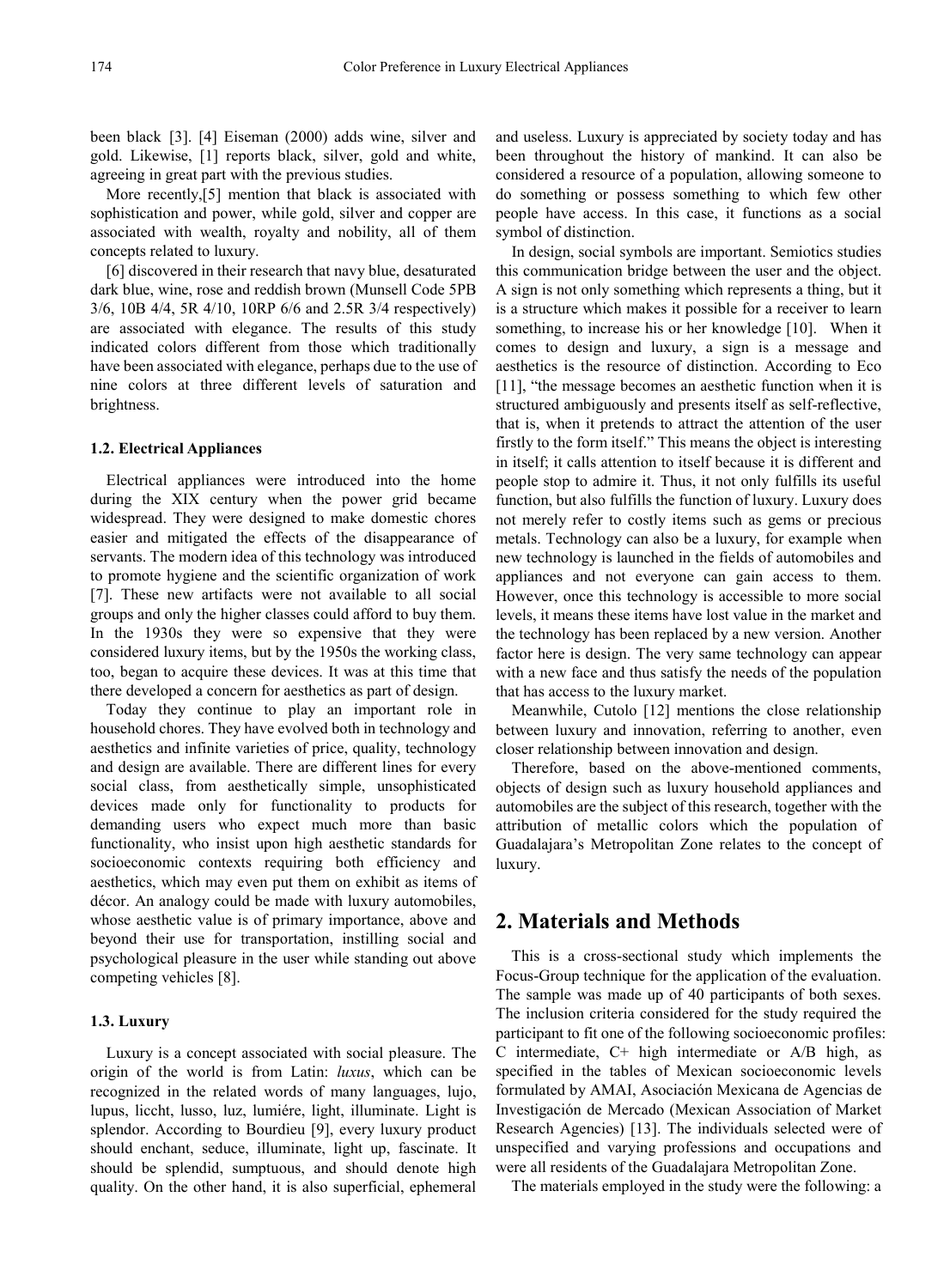computer, a digital projector, response sheets and pencil. The paper and pencil questionnaire applied to the subjects was the Product Personality Profiling (PPP) analysis, which is a technique for Visual Product Evaluation [14] using a qualitative analysis. As its name indicates, the method submits the user to a projective test based on an image of a product.

The question proposed in the procedure was: imagine that each appliance is a person with a sophisticated life style. Now mark: What type of car would this person own? And later: What color would that car be? The images of the appliances were selected by design professionals. They were taken from products on the market, but the brands were not revealed in this document due to copyright issues. Only a description of the color of each product was given [15].

Types of cars in the questionnaire: *Economic* (Atos or similar), *Compact* (Chevy, Clio or similar), *Intermediate* (Aveo or similar), *Standard* (Sentra, Megane or similar), *SUV* (Nitro, Patriot or Koleos), *Premium* (Mercedes Benz E280, Audi A6, Chrysler Grand Voyager), *Luxury* (BMW 730 and Mercedes SLK2), *Vans* (Journey, Suburban, Durango, Van Express), *Freight-carrying* (Traffic, Cangoo, F-350) [12].

Metallic colors in the questionnaire: silver, metallic sand, metallic red, metallic blue, metallic black, metallic grey, metallic white and metallic green.

A digital projector presented participants with six color images of home appliances (coffee maker, blender, microwave oven, refrigerator, stove and citrus juicer). These were shown one at a time and the association of each was registered on the assigned response sheet.

Here too, a descriptive statistics analysis was carried out, indicating that the population studied had an average age of 43.5 years, with 17 men and 23 women participating [15].

The following tables indicate the results obtained for the attribution of color and car to the CONCEPT OF LUXURY in each category of appliance through the application of Product Personality Profiling (PPP) analysis:

**Tables.** Attribution of COLOR and CAR in relation to the CONCEPT OF LUXURY in categories of appliances

|                                      |                                                                                                                           | Table 1.                               |      |  |
|--------------------------------------|---------------------------------------------------------------------------------------------------------------------------|----------------------------------------|------|--|
| <b>Appliance</b>                     | Description of metallic color                                                                                             |                                        |      |  |
| Figure 1. COFFEE MAKER               | The metal looks like aluminum due to its very light silver color with subtle shades of blue. The<br>base is mahogany.     |                                        |      |  |
| Attributions of luxury & car concept | $\%$                                                                                                                      | Attributions of luxury & color concept | $\%$ |  |
| 1.Standard                           | 22.5                                                                                                                      | 1. Metallic silver                     | 22.5 |  |
| 2.SUV                                | 17.5                                                                                                                      | 2. Metallic Black                      | 15   |  |
| 3.Premium                            | 15                                                                                                                        | 3. Metallic Grey                       | 12.5 |  |
|                                      |                                                                                                                           | Table 2.                               |      |  |
| <b>Appliance</b>                     | Description of metallic color                                                                                             |                                        |      |  |
| Figure 2. BLENDER                    | The base of the blender is stainless steel; its color is dark silver with black reflections. The jar is<br>made of glass. |                                        |      |  |
| Attributions of luxury & car concept | $\%$                                                                                                                      | Attributions of luxury & color concept | %    |  |
| 1.SUV                                | 27.5                                                                                                                      | 1.Silver                               | 22.5 |  |
| 2.Premium                            | 20                                                                                                                        | 2. Metallic Black                      | 17.5 |  |
| 3.Luxury                             | 15                                                                                                                        | 3. Metallic Sand                       | 17.5 |  |
|                                      |                                                                                                                           | Table 3.                               |      |  |
| <b>Appliance</b>                     | Description of metallic color                                                                                             |                                        |      |  |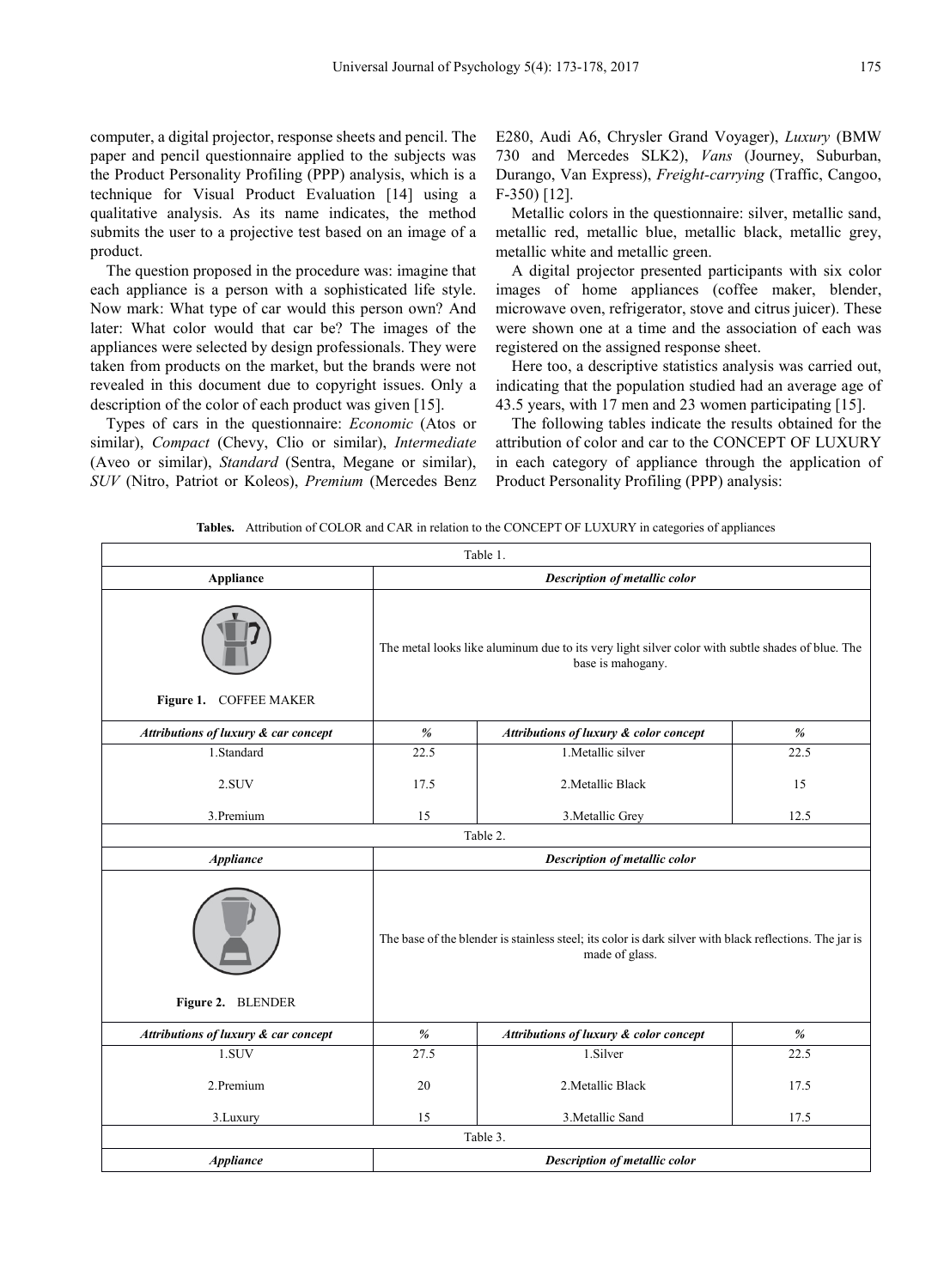|                                      | The metal is textured aluminum. The texture consists of deep grooves. The low relief is black<br>and the high relief is silver. The window is matte smoky black glass. Other details of the object<br>are black.                                   |                                        |      |  |  |
|--------------------------------------|----------------------------------------------------------------------------------------------------------------------------------------------------------------------------------------------------------------------------------------------------|----------------------------------------|------|--|--|
| Figure 3. MICROWAVE OVEN             |                                                                                                                                                                                                                                                    |                                        |      |  |  |
| Attributions of luxury & car concept | $\%$                                                                                                                                                                                                                                               | Attributions of luxury & color concept | $\%$ |  |  |
| 1.Premium                            | 30                                                                                                                                                                                                                                                 | 1. Metallic Black                      | 25   |  |  |
| 2.Luxury                             | 20                                                                                                                                                                                                                                                 | 2. Metallic Red                        | 15   |  |  |
| 3.Standard                           | 17.5                                                                                                                                                                                                                                               | 3.Silver                               | 12.5 |  |  |
|                                      |                                                                                                                                                                                                                                                    | Table 4.                               |      |  |  |
| <b>Appliance</b>                     | Description of metallic color                                                                                                                                                                                                                      |                                        |      |  |  |
| Figure 4. REFRIGERATOR               | The dominant color of this appliance is metallic black with a matte tone. In contrast, the handle<br>is made of steel with a dark grey matte tone. A TV screen is built into the door and also indicates<br>time, temperature and other functions. |                                        |      |  |  |
| Attributions of luxury & car concept | $\%$                                                                                                                                                                                                                                               | Attributions of luxury & color concept | $\%$ |  |  |
| 1.Luxury                             | 27.5                                                                                                                                                                                                                                               | 1. Metallic Black                      | 20   |  |  |
| 2.Intermediate                       | 20                                                                                                                                                                                                                                                 | 2. Metallic White                      | 12.5 |  |  |
| 3.Van                                | 17.5                                                                                                                                                                                                                                               | 3.Silver                               | 12.5 |  |  |
|                                      |                                                                                                                                                                                                                                                    | Table 5.                               |      |  |  |
| <b>Appliance</b>                     |                                                                                                                                                                                                                                                    | Description of metallic color          |      |  |  |
| Figure 5. STOVE                      | The stainless steel color is presented in a dark grey tone. The stove has two turquoise-blue doors<br>with smoked glass.                                                                                                                           |                                        |      |  |  |
| Attributions of luxury & car concept | $\%$                                                                                                                                                                                                                                               | Attributions of luxury & color concept | $\%$ |  |  |
| 1.Standard                           | 22.5                                                                                                                                                                                                                                               | 1.Silver                               | 20   |  |  |
| 2.VAN                                | 20                                                                                                                                                                                                                                                 | 2. Metallic Blue                       | 17.5 |  |  |
| 3. Luxury                            | 17.5                                                                                                                                                                                                                                               | 3. Metallic Grey                       | 15   |  |  |
|                                      |                                                                                                                                                                                                                                                    | Table 6                                |      |  |  |
| <b>Appliance</b>                     |                                                                                                                                                                                                                                                    | Description of metallic color          |      |  |  |
| Figure 6. CITRUS JUICER              | The object is composed of two parts which have the color of steel. The base has a glossy,<br>reflecting finish and the upper part is steel with a matte finish and a detail in shiny black metal,<br>with a small piece on top in white.           |                                        |      |  |  |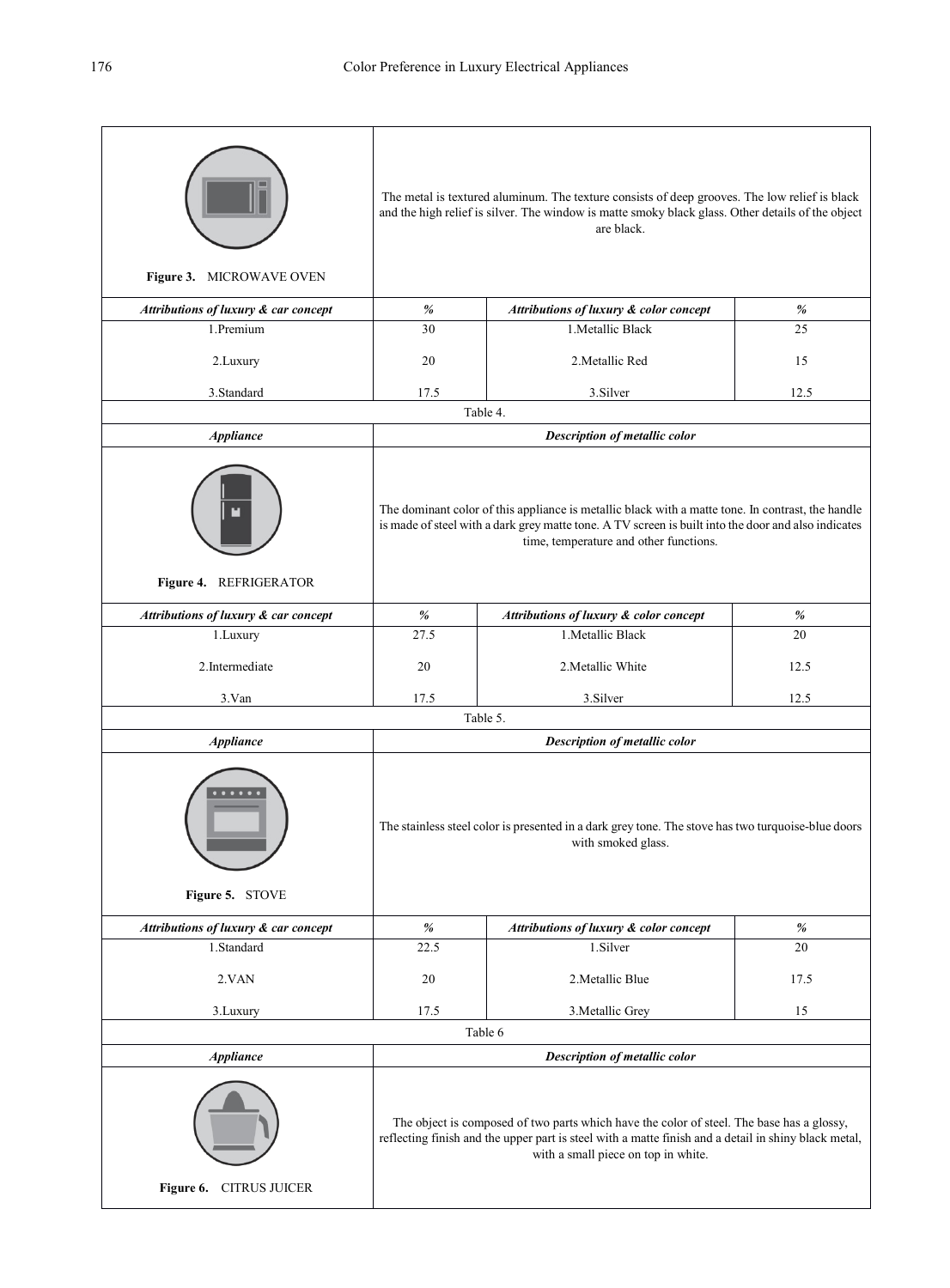| Attributions of luxury & car concept | $\frac{9}{6}$ | Attributions of luxury & color concept | %    |
|--------------------------------------|---------------|----------------------------------------|------|
| l .Luxury                            | 22.5          | 1.Silver                               |      |
| 2. Intermediate                      | 22.5          | 2. Metallic Sand                       | 12.5 |
| 3. Premium                           | 20            | 3. Metallic Red                        | 10   |

In accordance with what appears in the preceding tables, concerning the colors which the population of the Guadalajara Metropolitan Zone relates to the concept of luxury in appliances, the following was found:

- a The color silver was associated with the concept of luxury in the first three positions of the six appliances. In four of them (coffee maker, blender, stove and citrus juicer), the preference was concentrated in a maximum of 25% and a minimum of 12.5%.
- b The color metallic black was associated with luxury in the microwave oven and refrigerator, with a maximum preference of 25%.
- c The colors metallic grey, metallic sand, metallic red, metallic white and metallic blue ranged interchangeably between second and third place as attributes of luxury among the six appliances, without significance, considering that the preferences varied between 17% and 10% for the metallic colors.

On the other hand, regarding the attributes of the concept luxury and car, the results indicate that:

- a The association of this attribute in the refrigerator was 27.5% for a luxury car and 20% for the color metallic black.
- b The association of this attribute in the citrus juicer was 22.5% for a luxury car and 25% for the color silver.
- c The association of this attribute in the case of the microwave oven was 30% for a Premium car and 25% for the color metallic black.
- d The association of this attribute in the blender was 27.5% for an SUV and 22.5% for the color silver.
- e The association of this attribute in the coffee maker and the stove was 25% for a Standard car in both of them and 22.5% for the color metallic silver (coffee maker) as well as 20% for the color silver (stove).

# **3. Conclusions**

Based on the analysis carried out, it can be concluded that the population perceptually attributed the concept of luxury predominantly to the colors silver and metallic black. The meaning of metallic color in appliances since the 1930s still remains in effect today in designing these objects if they have been manufactured with materials such as steel, aluminum and other silvery metals.

At this time the same rule of the similarity of design and luxury between cars and appliances still applies. After so many years, it has remained intact. An infinite number of silver-colored objects continue to be manufactured for domestic use, especially for the kitchen. Silverware is still predominantly silver in color. This continues to be the trend, even in details such as cupboard handles, which appear modern or elegant if they are made of steel or aluminum.

As for the meaning of luxury associated with the color black, it should be pointed out that in some cultures black means death while in others it means elegance. This color was favored more in electronic devices than in appliances because of its masculine connotation. Nevertheless, it is also one of the colors which the study found to be highly associated with luxury, such as in the case of the refrigerator and the oven, which, many times, are accompanied by the color silver. This we could refer to as "the harmony of luxury," that is, the combination of the color silver with metallic black.

It should be mentioned that the color metallic green was found to have little association with luxury. This can be demonstrated contextually by the low production of appliances and cars of this color.

Finally, in the case of cars, the category associated with "Luxury" is linked to the perception of a Luxury car, a Standard, an SUV and a Premium, which are related to the colors Silver and Metallic Black, colors employed in the automobile industry.

## **Note**

Images are designed by Karen Fernández Díaz.

## **REFERENCES**

- [1] E. Heller. Psicología del color, Como actúan los colores sobre los sentimientos y la razón, Gustavo Gilli, Barcelona, 2005.
- [2] P. Sparke. Diseño y cultura una introducción, Desde 1900 hasta la actualidad, Gustavo Gilli, Barcelona, 2010.
- [3] J.P. Favre. Color Sells your Package. Zurich: ABC Edition.
- [4] Eiseman, L. (2000). Pantone. Guide to communicating with color. Nueva Jersey: Grafix Press
- [5] Añaños, E., Estaún, S., Tena, D., Mas, M.T. y Valli, A. (2008). Psicología y Comunicación Publicitaria. Bellaterra : Universitat Autónoma de Barcelona, Servei de Publicacions.
- [6] L. R. Prado and Rosa A. R.-Cinco, (2011) Effects of intensity and saturation on color associations in the Mexican. En: BIGGAM C.P., HOUGH C. A., KAY C. J. AND SIMMONS D.R. (EDS.). New directions in colour studies. Edit. John